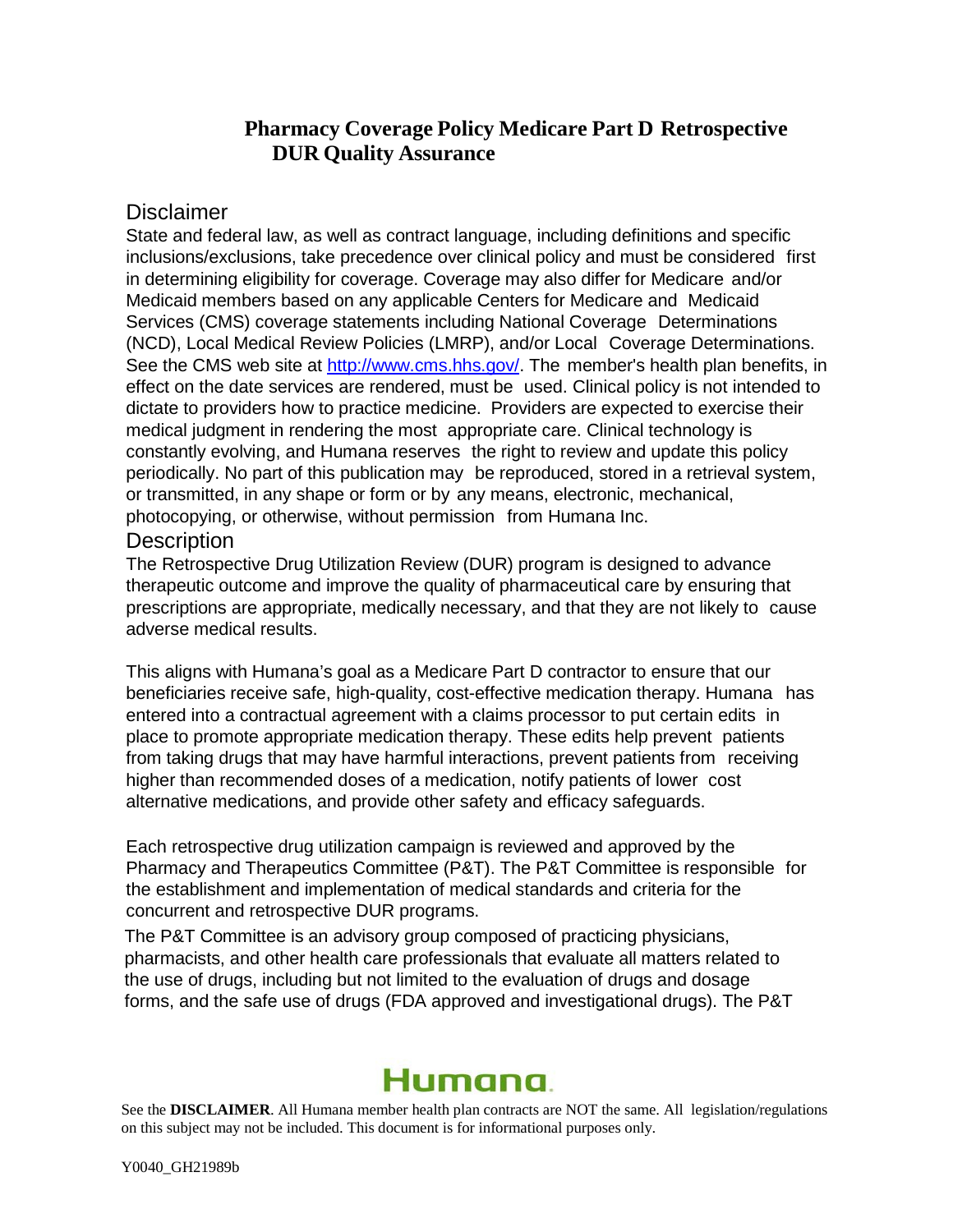Committee includes at least one practicing physician and one practicing pharmacist who are experts regarding care of the elderly or disabled individuals. The P&T Committee is charged with making recommendations for educational interventions to prescribers and pharmacists, as well as to identify and reduce the frequency of patterns of fraud, abuse, gross overuse and inappropriate or medically unnecessary care.

Drugs or drug classes which are reviewed and found to be over utilized, abused, or have significant safety concerns are determined to be candidates for Utilization Management (i.e. Prior Authorization, Step Therapy, Quantity Limits). If the Pharmacy and Therapeutics Committee determines that Utilization Management should be implemented, appropriate criteria for exceptions are developed with input from providers, drug manufacturers, peer-reviewed medical literature, standard compendia, and other experts.

Retrospective DUR is designed to assess the frequency of adverse drug events (ADEs) caused by overutilization, non-compliance (or underutilization), drug-drug interactions, drug-disease interactions, therapeutic duplication, and misuse of controlled substances. Retrospective DUR includes an evaluation of therapy and intervention, where necessary. Retrospective evaluations may involve assessment of drug use in individual patients or analysis of prescribing and dispensing patterns.

Retrospective DUR supports concurrent DUR, which relies on the dispensing pharmacist to contact prescribers about an identified drug-related problem.

Retrospective DUR can be utilized as an educational tool for prescribers. In many cases therapy may be complete but the information may be helpful in avoiding future incidences. The logic of this program focuses on intervention for higher risk drug-related problems. The specific drug related problem, patients' age, number of physicians and pharmacists involved, and additional drugs being taken are used to calculate risk. This logic will avoid excessive paperwork for less critical or clinically meaningful events.

#### Therapeutic criteria

Drug-drug interactions: This criterion will identify members who are receiving two or more drugs, when taken together, can cause unpredictable or less desirable effects.

Drug-disease interactions:This criterion will identify members who are receiving drugs that may worsen or precipitate medical conditions.

## Humana.

See the **DISCLAIMER**. All Humana member health plan contracts are NOT the same. All legislation/regulations on this subject may not be included. This document is for informational purposes only.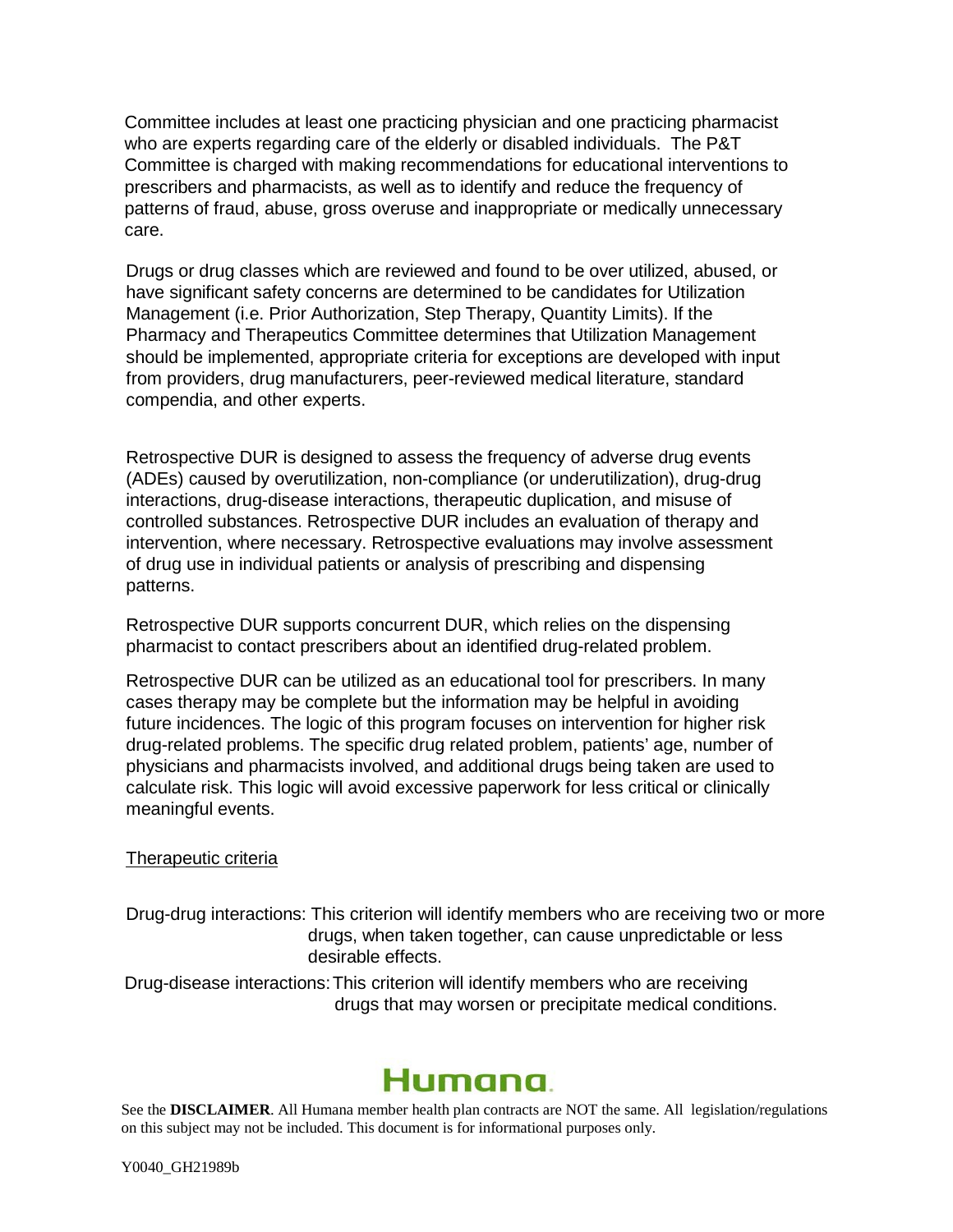#### Utilization Criteria

| Overutilization:  | This criterion identifies members who receive drugs at<br>excessive dosage levels or for inappropriate amounts of<br>time. These patients may be at an elevated risk for ADEs<br>and drug induced medical conditions. |
|-------------------|-----------------------------------------------------------------------------------------------------------------------------------------------------------------------------------------------------------------------|
| Underutilization: | This criterion identifies members who may be noncompliant<br>with their maintenance medications. Noncompliance places<br>the member at unnecessary risk for increased<br>morbidity/mortality.                         |

#### Retrospective Drug Utilization Review Activities

Retrospective DUR reviews are performed by Humana on a quarterly basis. Review of drug claims against Pharmacy and Therapeutics board-approved criteria generate patient profiles that are individually reviewed for clinical significance.

Quarterly, claims are examined by a software program for potential adverse drug concerns. Among the problems reviewed are drug-drug interactions, drug-disease interactions, overuse (early refill), age/gender related contraindications, drug-allergy contraindications, preferred products, duplicate therapy monitoring, minimum and maximum dosage ranges, step therapy protocol and maximum daily consumption.

If a potential problem is discovered, intervention letters are sent to all providers who prescribed a drug relevant to the identified problem. An intervention consists of an informational letter to the prescriber, a fax response form for the prescriber to complete, and a patient drug profile.

In conclusion, Humana's Retrospective Drug Utilization Review is performed after a drug is dispensed, warns when a potential problem exists, is useful for detecting patterns, is useful for designing targets for intervention and has corrective action.

### Coverage Limitations

Not all Humana contracts are the same. Coverage may differ based on individual contract language, in addition to any applicable federal and/or state mandates.

## Humana

See the **DISCLAIMER**. All Humana member health plan contracts are NOT the same. All legislation/regulations on this subject may not be included. This document is for informational purposes only.